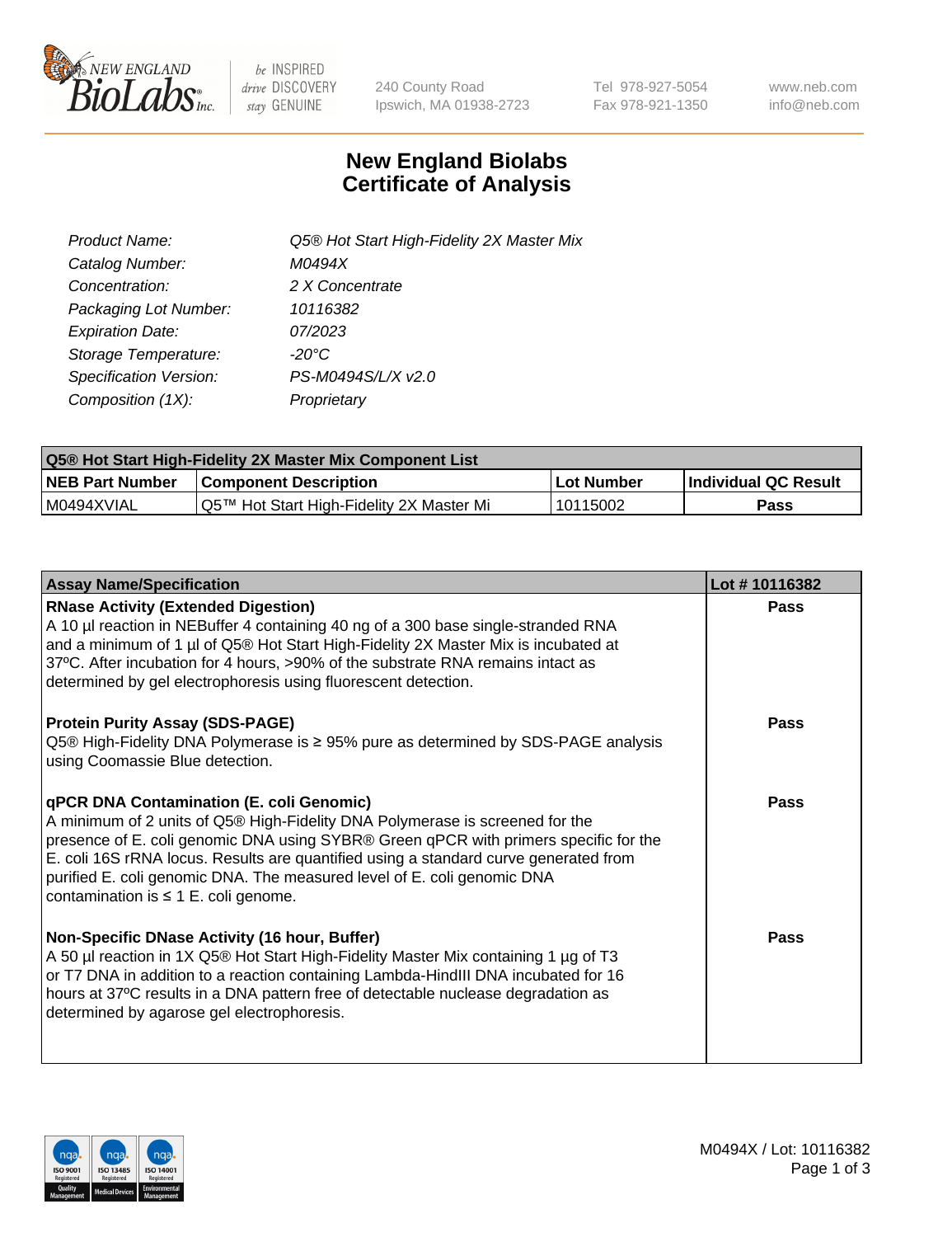

be INSPIRED drive DISCOVERY stay GENUINE

240 County Road Ipswich, MA 01938-2723 Tel 978-927-5054 Fax 978-921-1350

www.neb.com info@neb.com

| <b>Assay Name/Specification</b>                                                                                                                                                                                                                                                                                                                                                                                                | Lot #10116382 |
|--------------------------------------------------------------------------------------------------------------------------------------------------------------------------------------------------------------------------------------------------------------------------------------------------------------------------------------------------------------------------------------------------------------------------------|---------------|
| PCR Amplification (20 kb Lambda DNA, Master Mix)<br>A 50 µl reaction in 1X Q5® Hot Start High-Fidelity Master Mix and 1.0 µM primers<br>containing 10 ng Lambda DNA for 22 cycles of PCR amplification results in the<br>expected 20 kb product.                                                                                                                                                                               | Pass          |
| PCR Amplification (7 kb Human Genomic DNA, Master Mix)<br>A 50 µl reaction in 1X Q5® Hot Start High-Fidelity Master Mix and 0.5 µM primers<br>containing 20 ng Human Genomic DNA for 30 cycles of PCR amplification results in the<br>expected 7 kb product.                                                                                                                                                                   | Pass          |
| PCR Amplification (Hot Start, Human Genomic DNA, Master Mix)<br>A 25 µl reaction in 1X Q5® Hot Start High-Fidelity Master Mix and 0.5 µM primers<br>containing 50 ng Human Genomic DNA for 25 cycles of PCR amplification results in the<br>expected 665 bp product and a decrease in non-specific genomic bands after<br>pre-incubation at room temperature for 1 hour, when compared to a non-hot start<br>control reaction. | Pass          |
| <b>Endonuclease Activity (Nicking, Polymerase, dNTP)</b><br>A 50 µl reaction in NEBuffer 2 in the presence of 400 µM dNTPs containing 1 µg of<br>supercoiled pUC19 DNA and a minimum of 10 units of Q5® High-Fidelity DNA Polymerase<br>incubated for 4 hours at 37°C results in <10% conversion to the nicked form as<br>determined by agarose gel electrophoresis.                                                           | <b>Pass</b>   |
| <b>Phosphatase Activity (pNPP)</b><br>A 200 µl reaction in 1M Diethanolamine, pH 9.8, 0.5 mM MgCl2 containing 2.5 mM<br>p-Nitrophenyl Phosphate (pNPP) and a minimum of 100 units of Q5® High-Fidelity DNA<br>Polymerase incubated for 4 hours at 37°C yields <0.0001 unit of alkaline phosphatase<br>activity as determined by spectrophotometric analysis.                                                                   | Pass          |

This product has been tested and shown to be in compliance with all specifications.

One or more products referenced in this document may be covered by a 3rd-party trademark. Please visit <www.neb.com/trademarks>for additional information.